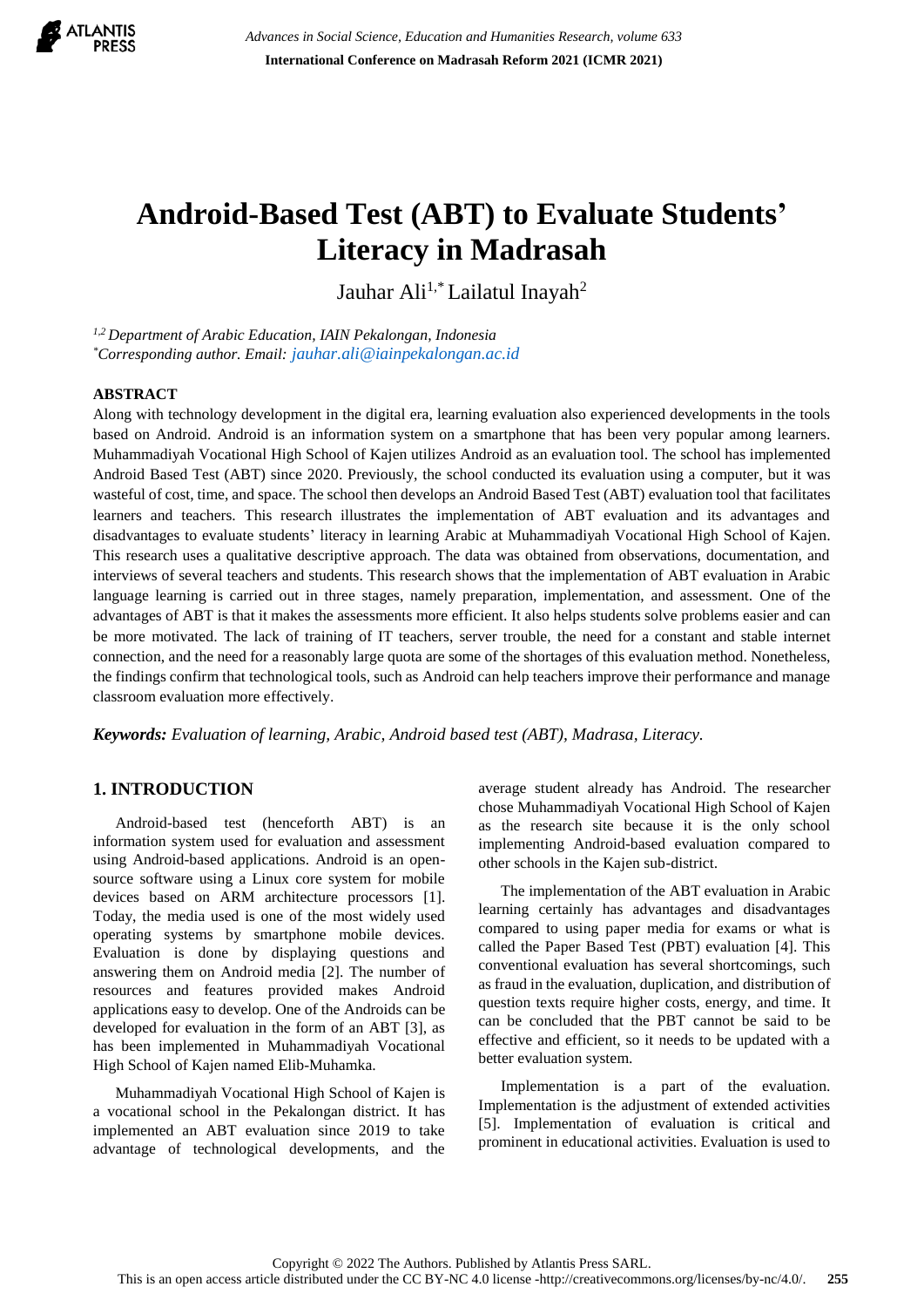measure and calculate indicators to see how far the level of achievement of students' success is. Evaluation cannot be separated from the entire process during learning and from teaching activities. Evaluation is a process of activity to assess something. It is a systematic action to determine the condition of an object through measuring instruments whose results can then be compared with specific indicators to obtain conclusions. In general, evaluation is an assessment to find out the value with criteria that have been determined systematically on the process carried out [6].

ABT is considered to facilitate students in answering questions [7]. In addition, it can train students in writing Arabic letters. However, it also has some shortcomings, making it challenging to work on the questions. Students feel less clear in reading the questions. In addition, sometimes, the *Hijaiyah* letters are reversed [8]. Students must also be more careful in writing answers because it allows answers to be undetected on the server.

Research related to ABT evaluation in learning Arabic has never been done before. Still, several studies are associated with this research, including:

*First,* Rian Laksana Putra [9] et al. conducted research aiming to determine whether the implementation of online exams using the Android-based Moodle Learning Management System with the evaluation of the CIPP model at State Vocational High School 1 Jakarta, DPIB Expertise (Modeling Design and Building Information) for class X students has gone well. Their research concluded that the evaluation of the online exam implementation program using the Android-Based Moodle Learning Management System at State Vocational High School Negeri 1 Jakarta from the input aspect, process aspect, and output aspect still needed improvement and follow-up. However, in the context aspect, it has been carried out well. Online exams are

carried out well and prepare students' habits for online exams. In addition, online exams can save time in inputting grades by IT staff because they do not have to collect students' answer papers and do not have to check each student's answer sheet, minimizing the possibility of losing the answer sheet. Furthermore, it saves time as the score will immediately come out after the exam.

*Second,* Sari [10] et al.'s research describes the result of developing an Android-based test on the colligative properties of the solution. The product/application was created using the Android Studio application in .apk format and smartphones. Moreover, its details are described, including every visual appearance. The application is engaging, easy to use, can be accessed offline, and visualizes animated videos. Overall, it can be used to measure students' ability to explain the colligative properties of the solution.

# **2**. **METHODS**

The current research is descriptive qualitative. The data comes from observations, documentation, and interviews with teachers and students at Muhammadiyah Vocational High School of Kajen. The interviews were conducted directly with the informants by exploring the stages of implementing the ABT evaluation and its advantages and disadvantages in learning Arabic [11].

Data analysis was carried out by searching for and arranging interview transcripts, field notes, and other materials collected [12]. This analysis activity is carried out by analyzing data, organizing, dividing into manageable units, synthesizing, looking for patterns, and finding meaning. The data on the implementation of the ABT evaluation in learning Arabic and the advantages and disadvantages will be systematically researched and reported. Overall, the processes are pictured in Figure 1.



**Figure 1** Flowchart of Research Methodology.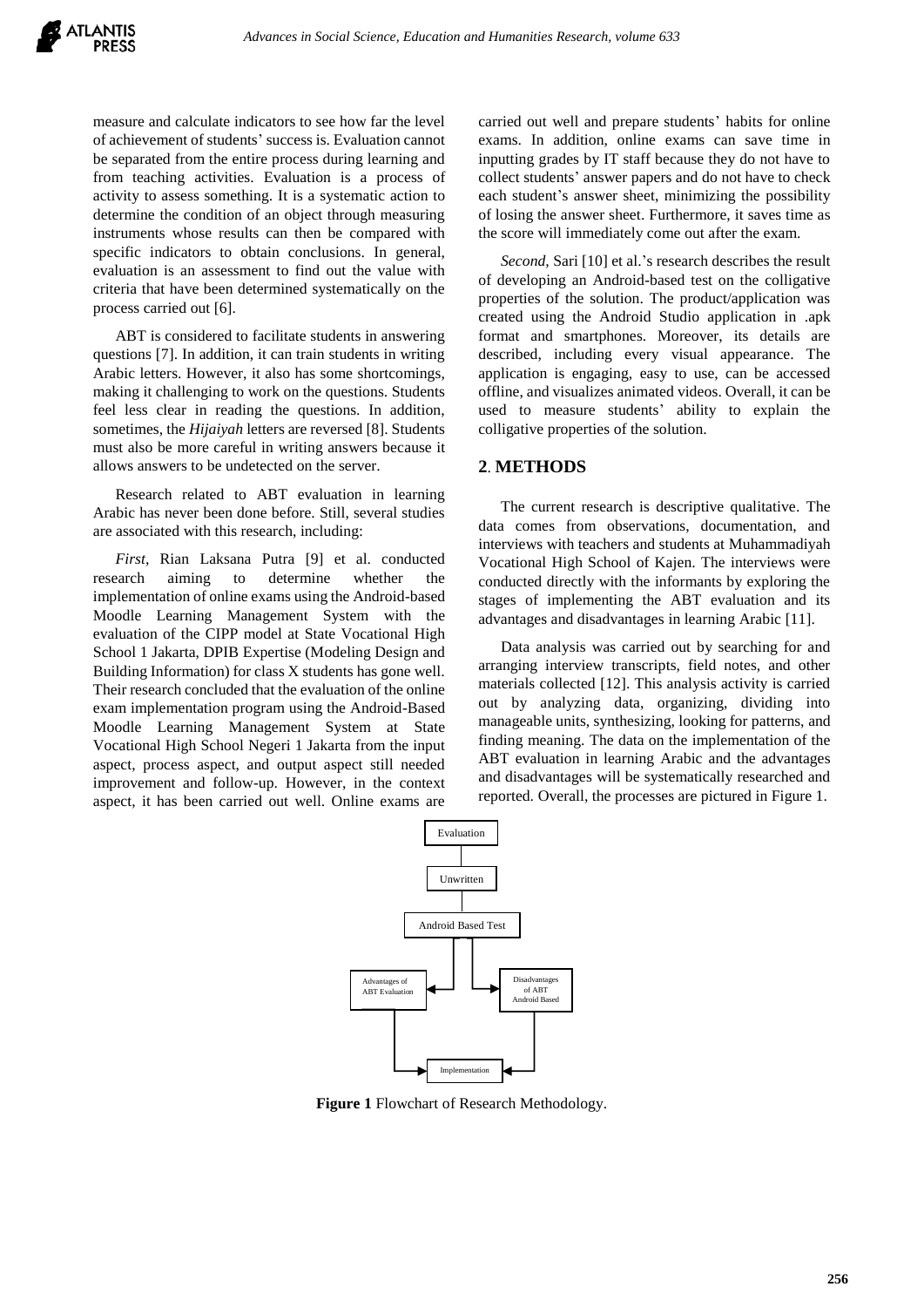

## **3. RESULTS AND DISCUSSION**

There are several menus, including the exam menu, token menu, work menu, work reset menu, and test scores menu, which have their respective functions at each evaluation stage based on this Android. Android-based evaluation has three stages: preparation, implementation, **Table 1.** Stages in ABT Evaluation

and evaluation carried out by students, teachers, and the IT admin [12]. The stages of the ABT evaluation are shown in the following table.

| Source   |                                        | Preparation                                                                                                                                                                                                                                                                                                                                                                                                                                                                       |                                            | Implementation                                                                                                                                                                              | Evaluation                                                                                                                                                                                |
|----------|----------------------------------------|-----------------------------------------------------------------------------------------------------------------------------------------------------------------------------------------------------------------------------------------------------------------------------------------------------------------------------------------------------------------------------------------------------------------------------------------------------------------------------------|--------------------------------------------|---------------------------------------------------------------------------------------------------------------------------------------------------------------------------------------------|-------------------------------------------------------------------------------------------------------------------------------------------------------------------------------------------|
| Learners | a.<br>b.                               | Tools: Android or laptop, internet access.<br>E-Lib App                                                                                                                                                                                                                                                                                                                                                                                                                           | a.<br>b.<br>$\mathsf{C}$ .<br>$\mathsf{d}$ | Login with username and<br>password.<br>Select an Arabic subject in the<br>Class Advancement<br>Examination (UKK) menu.<br>Enter the token that has been<br>given.<br>Students work on test | The results of the scores/<br>report cards can be seen on<br>the E-Lib.                                                                                                                   |
| Teacher  | a.<br>b.<br>C.<br>d.<br>e.<br>f.<br>q. | Device: Laptop<br>The teacher makes questions to be tested.<br>The teacher makes grids and scoring.<br>The teacher submits the questions that have<br>been made to the script team for checking.<br>After passing the script team, the teacher inputs<br>questions into the Muhamka E-Lib application.<br>Teacher uploads questions<br>The teacher checks the questions that have been<br>inputted via Android. Wear formal clothes, yet<br>the material delivery is not maximum. | a.<br>b.                                   | Login with teacher username<br>and password.<br>Monitoring and supervising<br>students through the teacher<br>user.                                                                         | The assessment will be<br>carried out by the system<br>directly, and the teacher<br>downloads it to their<br>respective accounts on the<br>test scores menu and<br>softcopy for archives. |
| IT Admin | a.<br>b.                               | Tools: Laptop, Cloud Server, E-Lib Software,<br>Internet Network<br>Server preparation, both from hardware and<br>software meaning.                                                                                                                                                                                                                                                                                                                                               | a.<br>b.                                   | Login with the admin account<br>Supervise and ensure the<br>implementation of the exam<br>goes well.                                                                                        |                                                                                                                                                                                           |

According to Table 1, in the preparation stage, students prepare the tools, namely Android cellphones and the Muhamka E-Lib application or link. At the same time, the teacher prepares the exam questions, grids, E-Lib applications, and laptops. Meanwhile, the IT admin is preparing the hardware and software needed, along with laptop, Cloud Server, E-Lib Software, Internet Network. In the implementation stages, students work on questions after logging into their respective accounts. While at this stage, the teachers monitor and supervise students in working on questions via laptops. Lastly, at the evaluation stage, the assessment process is carried out automatically by the system. Teachers do not have to manually score the students' work. Instead, students' results can be directly downloaded without waiting for a long time.

The ABT certainly has advantages and disadvantages [13]. The advantages and disadvantages of implementing ABT evaluation in learning Arabic at Muhammadiyah

Vocational High School of Kajen based on the results of interviews are as follows.

#### 1. Advantages

With ABT, the assessment process becomes more efficient, especially in terms of correcting student answer sheets. Evaluation also saves cost, time, effort, and space. Students also feel that answering questions becomes easier, thus it makes them more motivated [14].

#### 2. Weaknesses

The shortcomings found in the implementation are the lack of IT teacher skills, the lack of control in the assessment on attitude aspect, the need for a reasonably large quota, trouble with network and server connections, and the system does not accept Arabic fonts, so that the questions are displayed in the form of an image or screenshots, making it difficult to read [15], [16].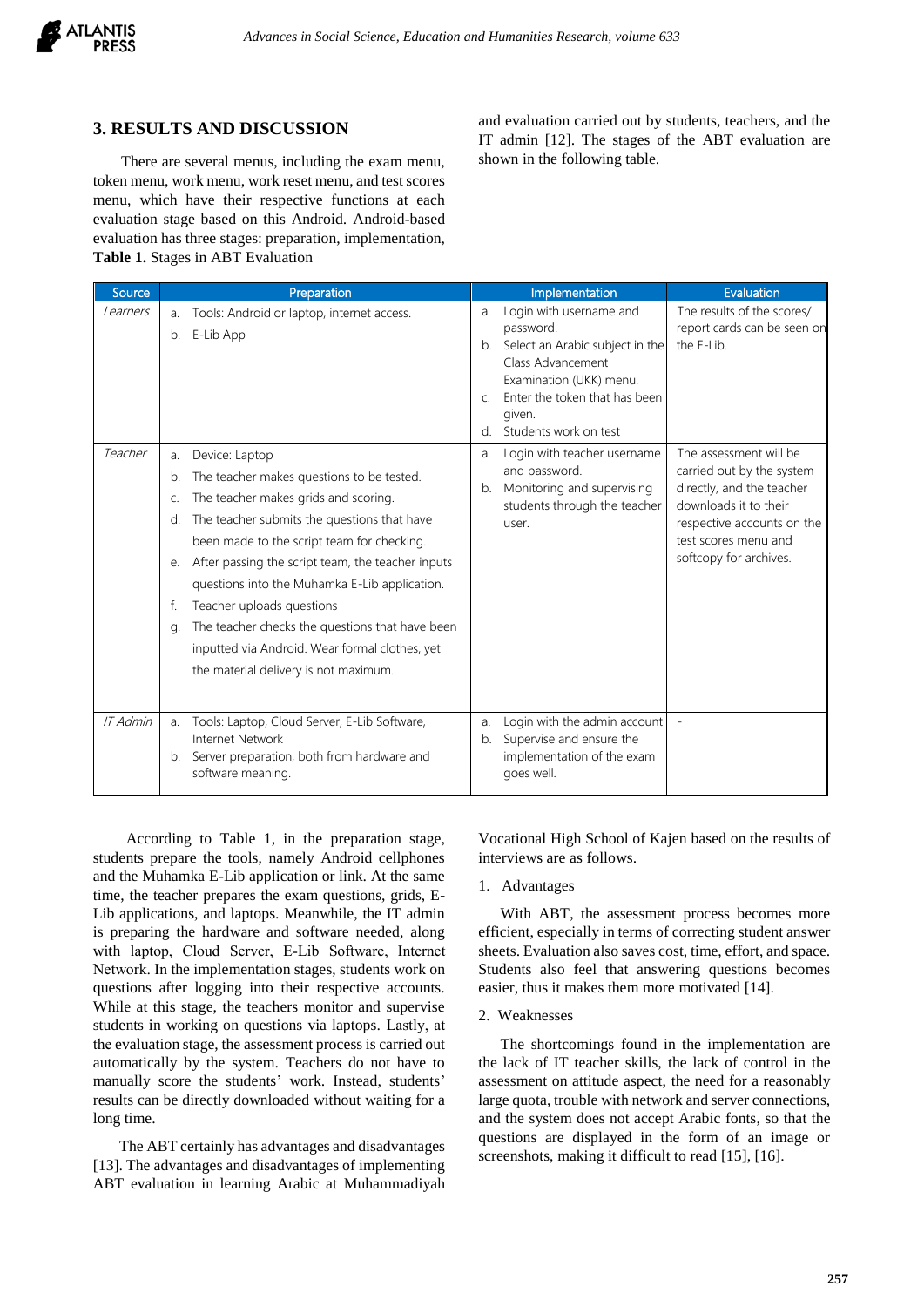

### **4. CONCLUSION**

Evaluation of the Android Based Test to assess students' literacy in learning Arabic at Muhammadiyah Vocational High School of Kajen follows the stages of preparation, implementation, and evaluation. It is found that there are some advantages and disadvantages this ABT evaluation. The main advantages are the efficiency in correcting student answer sheets and efficiency in terms of cost, time, energy, and space. Another advantage is that it makes it easier for students to answer questions and makes students more motivated. In contrast, the drawbacks of the ABT evaluation relate to the lack of IT teacher skills, the lack of control in the assessment on attitude aspect, the need for a reasonably large quota, trouble with network and server connections, and the system does not accept Arabic fonts, so that the questions are displayed in the form of an image or screenshots. Therefore, some questions are sometimes difficult to read or blurry.

The researchers hope that the school will be able to develop an ABT evaluation in Arabic subjects, especially in the aspects of *mahārahistimā'* and *mahārahkalām* of students so that the assessment/test can also be seen from several factors of skills. Upgrade on adding *hijaiyah* font to ABT evaluation should also be considered so the evaluation can display the question with *hijaiyah* font clearly.

# **AUTHORS' CONTRIBUTIONS**

All authors conceived and designed this study. All authors contributed to the process of revising the manuscript, and at the end, all authors have approved the final version of this manuscript.

## **REFERENCES**

- [1] M. Harmadya, G. M. Aarya asmita, N. K. A. Wirdiani, Rancang Bangun Aplikasi Tryout Ujian Nasional Sekolah Menengah Pertama (SMP) Berbasis Android, Jurnal Ilmiah Teknologi Informasi 6(2), 2015, pp. 108-119.
- [2] S. R. Febriani, R. Widayanti, Evaluation of Arabic Learning based on Multiple Intelligences Classroom, International Journal of Arabic Language Teaching (IJALT) 2(02), 2021, pp. 131- 148.
- [3] H. H. Nurhikmah, H. Gani, M. Pratama, H. Wijaya, Development of an Android-based Computer Based Test (CBT) In Middle School. Journal of Education Technology 5(2), 2021, pp. 272-281.
- [4] E. Syafrianto, Implementasi Pembelajaran Pendidikana Gama Islam Berwawasan Rekontruksi

Sosial, Al-Tadzkiyyah: Jurnal Pendidikan Islam 6(2), 2015, pp. 217-229.

- [5] C. Y. Piaw, Replacing paper-based testing with computer-based testing in assessment: Are we doing wrong?, Procedia-Social and Behavioral Sciences 64, 2012, pp. 655-664.
- [6] B. Mahirah, Evaluasi belajar peserta didik (siswa), Idaarah: Jurnal Manajemen Pendidikan 1(2), 2017.
- [7] S. Sari, R. Nuralam, C. Z. Subarkah, Developing an Android-Based Test on Colligative Properties of Solution, Journal of Physics: Conference Series, Vol. 1467(1), IOP Publishing, 2020.
- [8] M. Rizal, S. Syihabuddin, Evaluasi Pembelajaran Bahasa Arab dengan Memanfaatkan Aplikasi MiSK, Tsaqofiya: Jurnal Pendidikan Bahasa dan Sastra Arab 3(2), 2021, pp. 199-213.
- [9] R. L. Putra, A. Maulana, T. Iriani, Evaluasi program pelaksanaan ujian online dengan menggunakan learning management system moodle berbasis android di SMK Negeri 1 Jakarta, Jurnal Pensil: Pendidikan Teknik Sipil 8(1), 2019, pp. 47-54.
- [10] S. Sari, R. Nuralam, C. Z. Subarkah, Developing an Android-Based Test on Colligative Properties of Solution, Journal of Physics: Conference Series, Vol. 1467(1), IOP Publishing, 2020.
- [11] A. Tanzeh, Metodologi penelitian praktis. 2011.
- [12] A. Tanzeh, Metodologi penelitian praktis. 2011.
- [13] A. S. Nugroho, Pengembangan Ulangan Berbasis Android Menggunakan Aplikasi Google Form, Jurnal SITECH: Sistem Informasi Dan Teknologi 1(2), 2018, pp. 89-94.
- [14] S. V. P. Bhbosale, Z. Multani, Advantages And Disadvantages Of Artificial Intellegence, Aayushi International Interdisciplinary Research Journal, 2020, pp. 227-230.
- [15] Mahfudin, Sidik, A. Agus, M. I. Dacholfany, Implementasi Evaluasi Pembelajaran Berbasis Android, Poace: Jurnal Program Studi Adminitrasi Pendidikan 1(1), 2021, pp. 1-11.
- [16] R. L. Putra, A. Maulana, T. Iriani, Evaluasi program pelaksanaan ujian online dengan menggunakan learning management system